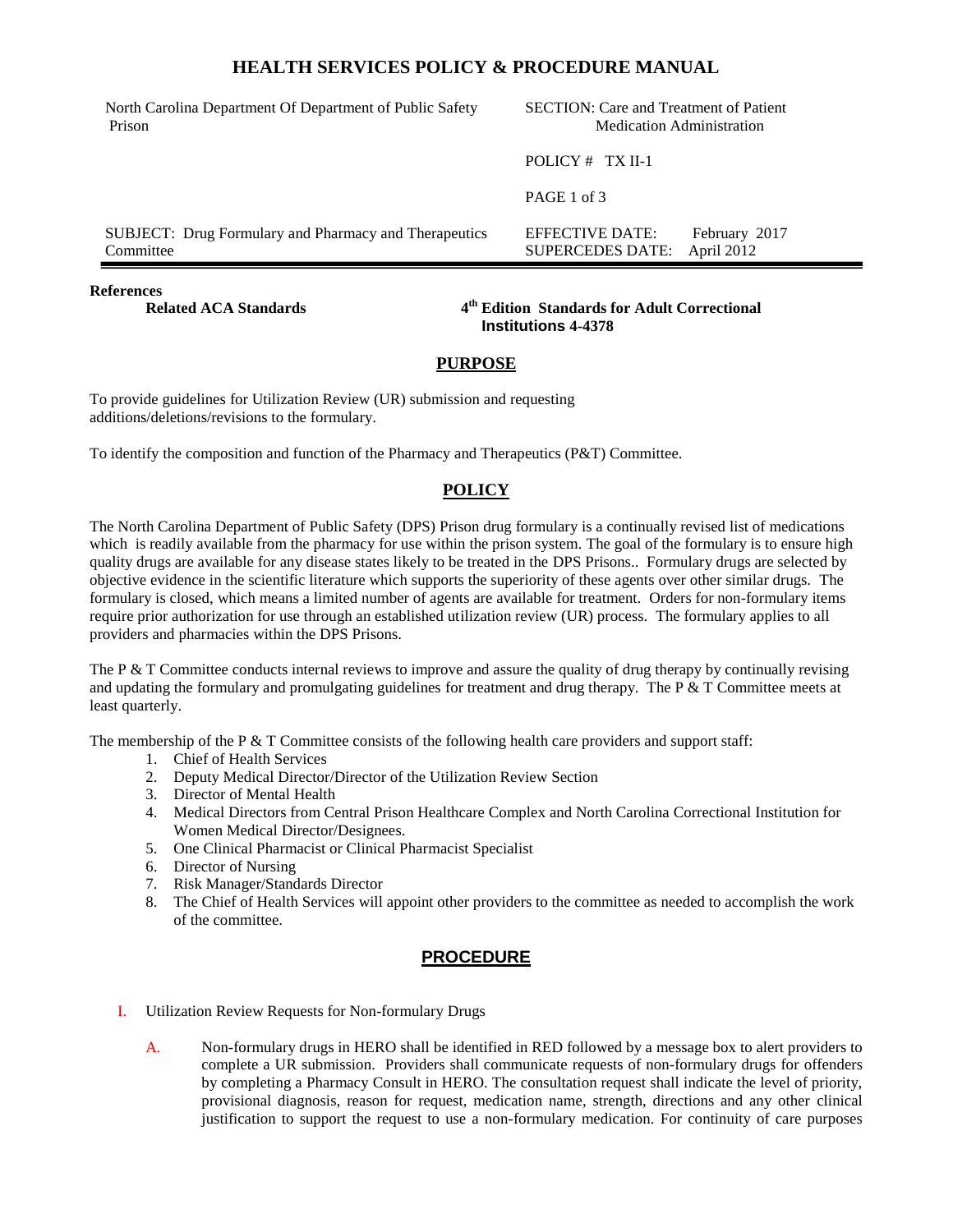## **HEALTH SERVICES POLICY & PROCEDURE MANUAL**

| North Carolina Department Of Department of Public Safety<br>Prison        | <b>SECTION:</b> Care and Treatment of Patient<br><b>Medication Administration</b> |  |
|---------------------------------------------------------------------------|-----------------------------------------------------------------------------------|--|
|                                                                           | POLICY $#$ TX II-1                                                                |  |
|                                                                           | $PAGE$ 2 of 3                                                                     |  |
| <b>SUBJECT:</b> Drug Formulary and Pharmacy and Therapeutics<br>Committee | EFFECTIVE DATE:<br>February 2017<br>April 2012<br><b>SUPERCEDES DATE:</b>         |  |

only, a non-formulary medication can be written for a maximum of 14 days. However, this is not for initiating routine or non-formulary, non-emergency medications without appropriate prior approval. The requests are entered into the Offender Population Unified System (OPUS) at the facility level within 24 business hours and are sent electronically to the Utilization Review Section of Health Services. The requests are referred to as Utilization Review Requests (URs). The requests for unclassified drugs (CPT Code J3490) are then queued to the Apex Central Pharmacy Clinical Pharmacist Specialist or designee. Requests are entered as Emergent, Urgent, Rush, or Routine, with specific time frames for action assigned to each category. In addition to the name of the drug, the request must provide a justification for using the non-formulary agent instead of a formulary agent and/or relate the therapy failures of the formulary agents.

- B. Using the information supplied by the provider, the clinical pharmacist or designee will research and evaluate other factors, including but not limited to, medical history, medication history, disease state, lab values, allergies, and potential drug interactions. Written communication via email, fax, HERO follow-up, and/or verbal communication with the medical staff at the requesting facility may be necessary in order to obtain progress notes, consult notes, and/or other information necessary for determining the best drug for use in treatment. The clinical pharmacist or designee must then assess the information to determine if (1) a therapeutically equivalent drug is available on the formulary, (2) a more cost effective drug therapy is available, (3) the drug therapy is appropriate, and (4) the dose and duration of therapy are appropriate for the disease state. The clinical pharmacist or designee can approve the request; but only the Deputy Medical Director /designee can defer the request. All requests for non-formulary mental health drugs are pended to the Director of Mental Health /designee for evaluation, approval, or deferral.
- C. Providers and medical staff at the facilities are notified electronically through OPUS of the approval or deferral of non-formulary drug requests.
- D. The requesting provider may appeal a deferred UR request to the Deputy Medical Director /designee or to the Director of Mental Health/designee. The appeal must be submitted electronically with additional information to which supports the original request for the non formulary drug.
- E. A one (1) year automatic stop order shall be applied to all approved non-formulary requests unless otherwise specified in the UR process. The expiration date of the UR can be found on the HS15 screen in OPUS. After the expiration date of the initial UR approval, another Utilization Review Request must be submitted in order to continue therapy and must be accompanied by a re-evaluation of the need for therapy by the provider.
- II. Responsibilities of the P  $&$  T Committee
	- A. Formulary Addition/Deletion Providers may request via telephone or e-mail to the clinical pharmacist designee who manages the formulary that a medication be considered for formulary inclusion/exclusion. The Pharmacy and Therapeutics (P&T) Committee will review these requests. The clinical pharmacist /designee may request additional supporting information from the provider.
	- B. Deferred Requests To appeal a deferred request for addition of a drug to the formulary, the requesting provider shall contact the Deputy Medical Director /designee via telephone or e-mail.